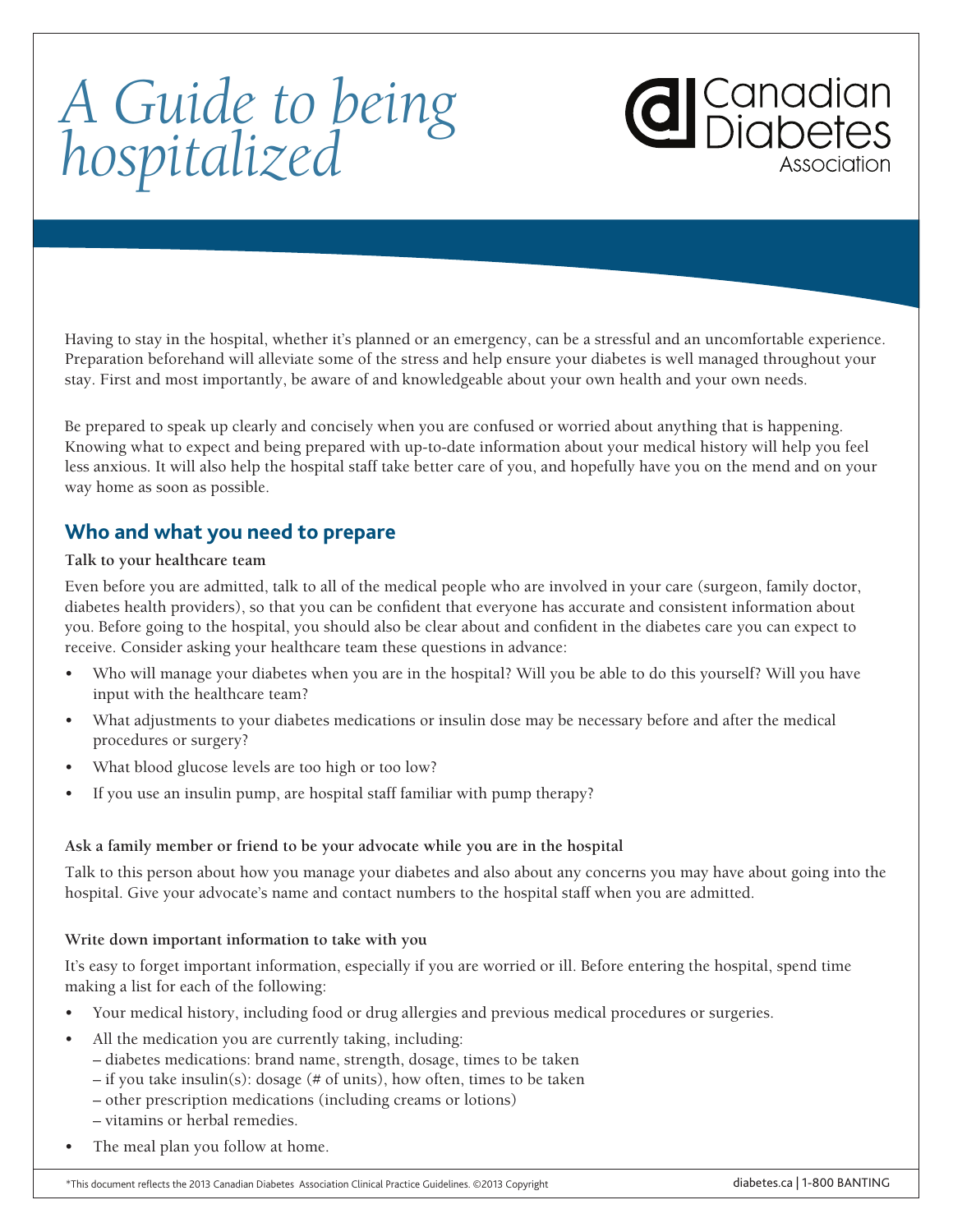#### **Packing**

You can make your hospital stay more comfortable by taking the following with you:

- Your lists (medical history, medications, meal plan at home)
- Your diabetes medications because hospitals do not always have all types of insulin or other diabetes medications (such as glucagon) readily available.
- **• Blood glucose meter strips, lancing device and lancets** because there may be times when you want to do your own monitoring.
- **• Fast-acting glucose** such as glucose tablets, juice boxes, lifesavers, candy or whatever you usually take when your blood glucose is too low (hypoglycemia).
- **• Cream or lotion** for elbows, knees and feet (especially heels) to avoid skin irritations from the hospital bedding.
- **• Sturdy slip-on bedroom slippers or shoes.**
- **• Warm, loose-fitting socks, especially if you have circulatory problems,** to keep your feet warm and possibly prevent irritation on heels and ankles.
- **Personal hygiene items** such as toothbrush, toothpaste, shampoo, tissues. Many hospitals do not provide these.

**Don't forget:** Mark your name on your belongings and supplies.

**Remember:** Make copies of your lists and keep them up to date! Provide one set to the hospital staff when you are admitted, and another set to your advocate. Don't give up your original; always photocopy for anyone else who might need them.

#### **When you are admitted**

Once you are in your room, a nurse will talk to you about your medical history.

- Give as much detail and be as specific as you can about what has worked for you and what hasn't in the past.
- • Give the nurse a copy of your lists (medical history, medication, meal plan at home). Make sure you highlight any food or drug allergies. Remember to also provide the name and contact numbers of your advocate.
- Give the nurse any medication you have brought with you.
- Keep your blood glucose meter, strips, lancing device, lancets, record book and whatever you have brought to treat low blood glucose (hypoglycemia) near your bedside for easy access.
- • Explain your meal plan and ask that it be shared with the hospital dietitian, who can use it as a basis for your meals at the hospital. Or if you prefer, you can ask that the dietitian visit you personally to discuss the meal plan.

#### **In an emergency**

To prepare yourself for an emergency:

- • Always carry your essential diabetes supplies with you.
- Always wear your medical ID bracelet (for example, MedicAlert ® ).
- Report to emergency staff that you have diabetes and show your medical ID bracelet.
- Carry an up-to-date list of your medications and drug and food allergies in your wallet.
- Carry your emergency contact number in your wallet so you or someone else can call a family member or friend.You may be in the emergency room for a long time, so it will help to have someone who can bring your diabetes supplies, get you a snack, speak on your behalf if necessary, and provide support while you wait.
- If you require immediate assistance but no one is helping, stay calm and keep asking until you receive the help you need.

#### **Remember:**

When your nurse is talking to you, this is your chance to discuss what role you will play in managing your diabetes while in hospital. Not all hospital visits can be planned ahead of time. If you have to go to a hospital emergency room, whether for a diabetes related or other urgent health matter, remember priority is given to the most critically ill. Depending on the urgency of your situation, you may be asked to wait. A long wait may cause you to miss required meals, snacks or even medication.

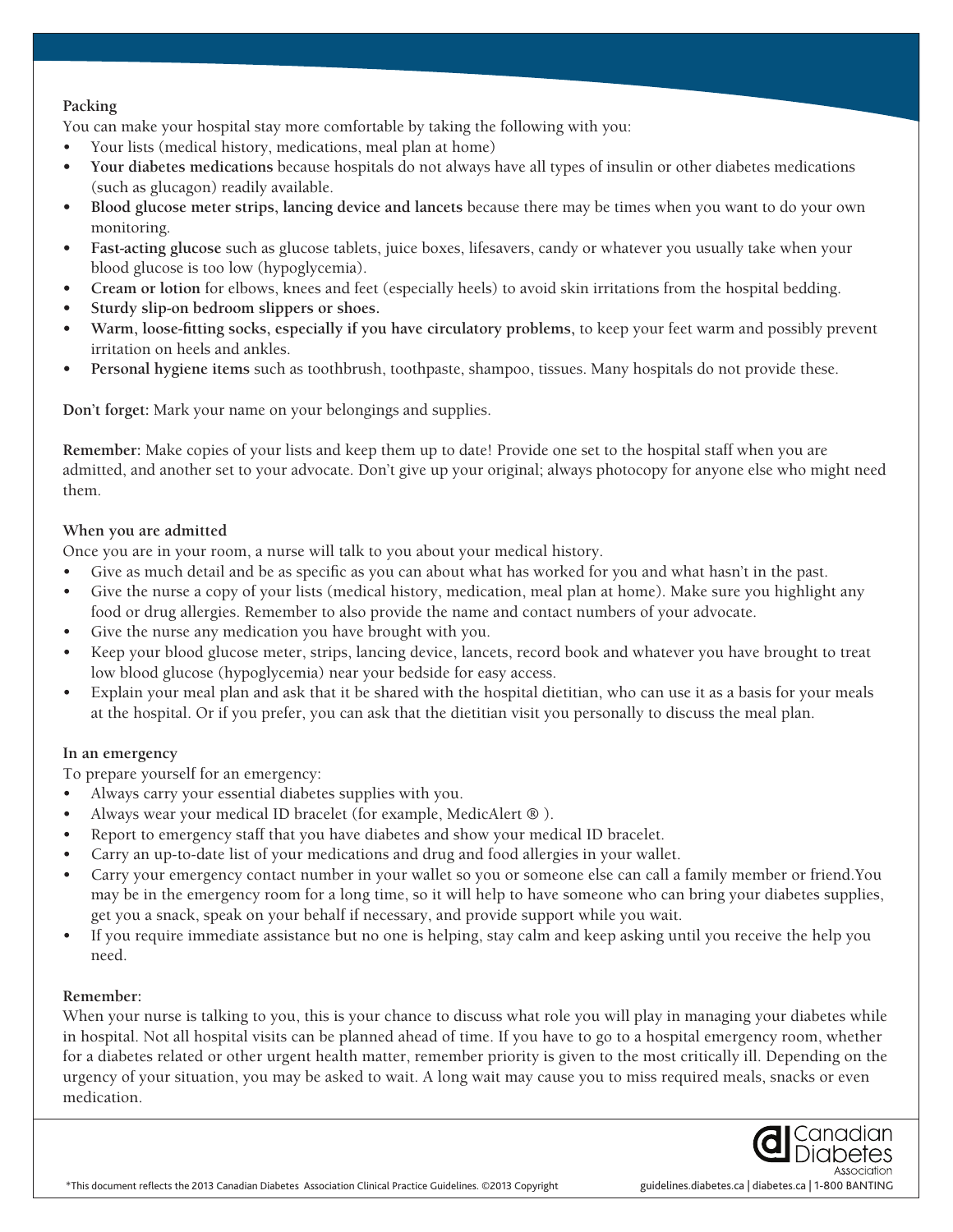## **It's important to know**

#### **Blood glucose changes**

While in the hospital, your blood glucose levels may be higher than your usual target range.The stress of your illness, being in the hospital, different medical procedures and even infections may cause your blood glucose levels to rise, and your diabetes medications may need to be changed.While this can be frustrating, it is also quite common.

#### **Timing of meals**

It is difficult for nurses to know the exact time your meal tray will arrive, so timing your diabetes medications before your meal may be a challenge. If your meal is delayed, try to have a supply of glucose on hand to avoid low blood glucose (hypoglycemia).

#### **Insulin administration**

In cases of surgery, severe blood loss, or serious dehydration, insulin taken through an insulin pump or injection is not absorbed well. Intravenous (IV) insulin may be used as it is delivered more effectively. An insulin solution is slowly dripped into a vein throughout the surgery and for several hours after surgery.The rate of the drip can be easily adjusted by your doctor to maintain your blood glucose level within a target range.

#### **Diabetes specialist**

If your own doctor doesn't admit you, and you have concerns about your diabetes care while in hospital, you can ask to speak with a diabetes specialist (if available).When you meet with the specialist, be specific about your concerns, and be clear about what has and hasn't worked for you in the past.

#### **When you are discharged**

Before you actually leave the hospital, make sure that you:

- Have written instructions about changes in your dosage of medication or insulin injections and any new medications or treatments.
- Have instructions about meal plans and activity levels once you are home.
- Know how often to check your blood glucose level (and, if necessary, ketone levels) and what the expected levels should be.
- Know what symptoms to watch for once you leave the hospital, and know who and when to call for medication adjustments or other medical problems.
- Schedule a follow-up appointment to review your progress and your diabetes management.

#### **Remember:**

Tell the nurse if your meal arrives before you have been given your pre-meal insulin or pills – or if your meal is delayed when you have already taken your diabetes medication. Talk to your doctor about making a referral to a diabetes educator or a diabetes education program. If your hospital stay was diabetes related, this can help with your self-care once you are home again.